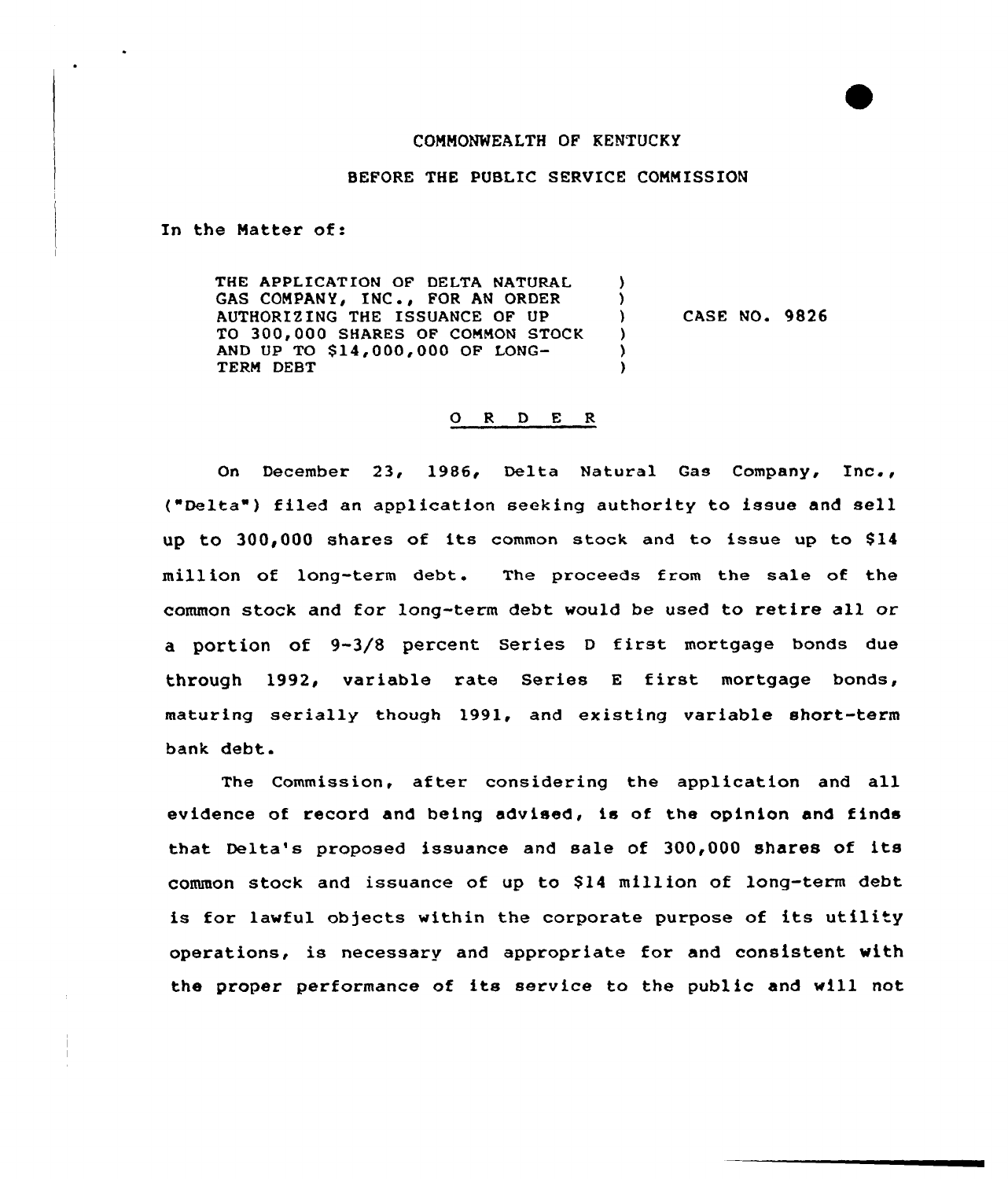impair its ability to perform that service and is reasonably necessary and appropriate for such purposes. The Commission will require Delta, when the interest rate on the bonds is determined, to file <sup>a</sup> statement advising the Commission of the interest rate. In addition, Delta will be required within a reasonable time after the sale of the common stock to notify the Commission of the number of shares sold and the price received.

IT IS THEREFORE ORDERED that:

 $\lambda$  .

1. Delta be and it hereby is authorized to issue during 1987 and subsequent years up to an additional 300,000 shares of its common stock pursuant to the provisions set forth in its application.

2. Delta shall within a reasonable time after the sale of its common stock notify the Commission of the number of shares sold, all fees and expenses involved in the sale, and the price received.

3. Delta shall be authorized to issue long-term debt in a principle amount not. to exceed 814,000,000 pursuant to the provisions set forth in its application.

4. Delta shall notify the Commission of the interest rates for the bonds once it is determined and provide all fees and expenses involved in the sale.

5. The proceeds from the sale of the common stock and the long-term bonds authorized herein shall be used only for the lawful purposes as set out in the application.

 $-2-$